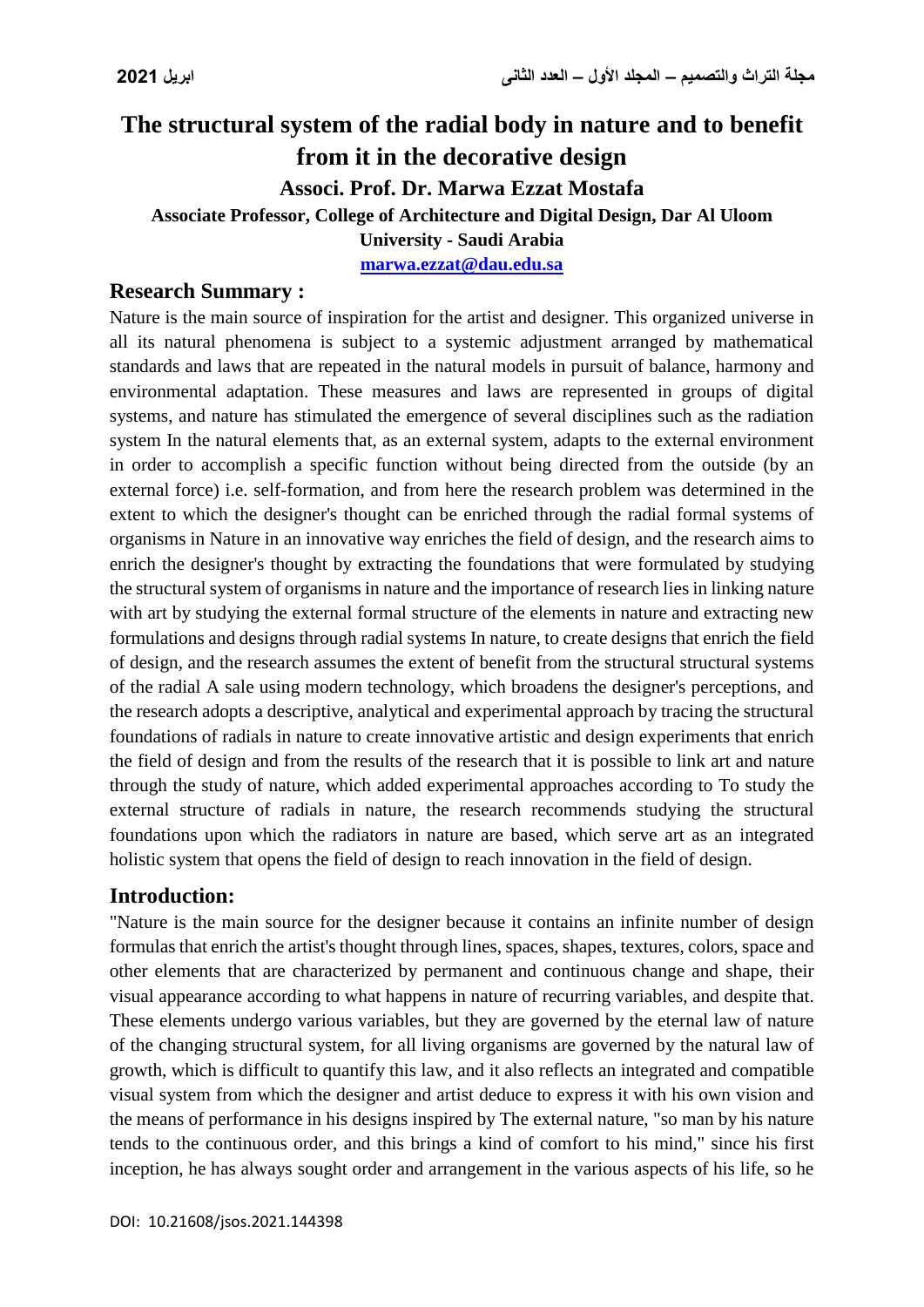uses his innovative and creative abilities to understand the different relationships of the cosmic phenomena that surround him, as well as He writes the habits of arrangement, classification, and coordination between the assets in the natural elements and then tries to take advantage of it It is difficult for two elements of the same species to be identical, but they may be similar in their external appearance and the designer can be inspired by the difference of these external bodies, and through contemplations of the natural elements can be verified and discovered in the different relationships between them

## **Key words :**

The structural system - rays in nature - decorative designs.

The researcher extends its deep thanks and appreciation to the Deanship of Postgraduate Studies and Scientific Research at Dar Al Uloom University, Riyadh, Kingdom of Saudi Arabia for the material support for this research.

## **Research problem :**

What is the extent of the possibility of enriching the designer's thought through the radial formal systems of objects in nature in an innovative way that enriches the field of design to achieve positive values, thus expanding the perceptions of the decorative designer?

Research objective: The research aims to enrich the designer's thought by extracting the foundations that were formulated through the radial system of organisms in nature and paying attention to studying the external structure of shapes using modern technological means, which broadens the designer's perceptions.

research importance: The importance of the research lies in the link between nature and art by studying the external formal structure of the elements in nature and extracting new formulations and designs through the radial systems in nature to create designs that enrich the field of design

## **Research hypotheses:**

The research assumes the extent of benefiting from the structural structural systems of radial shapes in nature using modern technology and graphic programs, which broadens the perceptions of the decorative designer.

### **Research boundaries:**

The objective limits of the research focus on time limits that are limited to studying the structural foundations of the radials in nature to extract their engineering systems using modern technology An experimental study to develop innovative solutions in the field of decorative design

### **Research methodology:**

the descriptive, analytical and experimental approach by tracing the structural foundations of radials in nature to create innovative artistic and design experiences that enrich the design field in an innovative way.

Search terms: Structural system: It is the reconstruction of the form, the structural system is an attempt to find the appropriate dress for the idea or the emotion of the form, and it is the process of tightening the relationships for this idea, which requires movement by design to the most appropriate and appropriate position.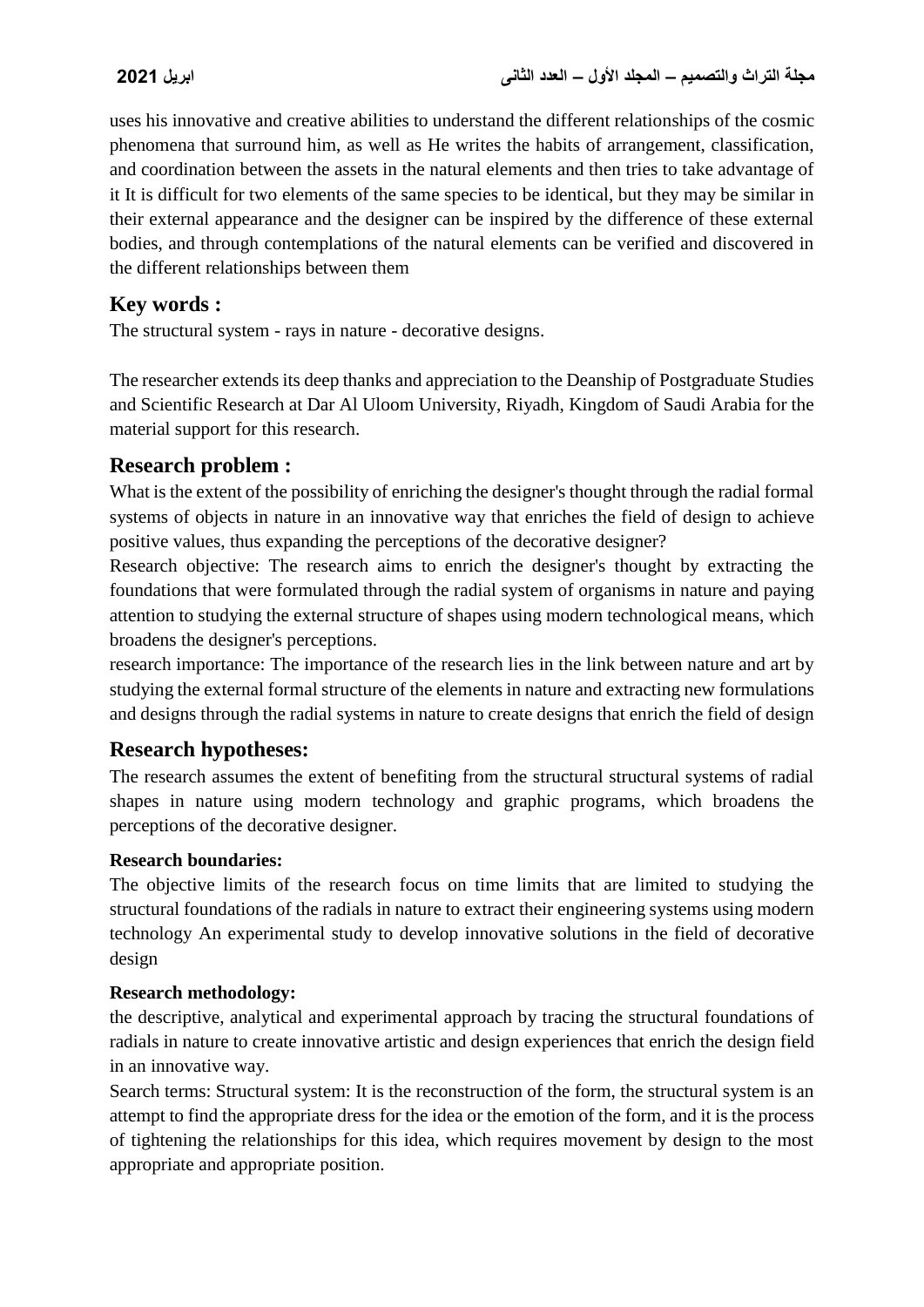#### **Radials:**

Radials in nature are formal systems and their visual nature is determined by coordinating lines and controlling their movements and external formal directions. Therefore, the lines are what form the structural structure, as the lines of the shape are soft and radially oriented to the depth from the center and it is a spherical shape surrounded by protrusions and filaments in The line is considered a primary and basic means of visual communication as a basis for expression in plastic art. It is an expressive formative element with artistic values in the field of plastic arts. Lines vary in terms of shape to geometric lines and free lines and produce geometric lines using tools Geometry or free lines, "they are irregular and are characterized by spontaneity and through structural formal systems as the lines and movement in it are in radiant directions from the center and the shape has a varied biological nature, so the line has its formal value and its connotations. Spiral, free and radiative

The field of decorative design: decorative design is one of the types of design that uses decorative design formulas in the design, as the decorative design needs balance and rhythm, and as any design begins with the basic elements, which are line, point and color, and needs creativity in art and innovation, and it is an art based on the concept of formation and drafting in a large way Which in turn represents the gathering of the basic elements and geometric shapes to give a shape that contains innovation in the artwork.

#### **First: A Brief About Radiologists in Nature:**

"The forms and bodies in nature have varied, which is characterized by the diversity of its factions, bodies and forms. Bodies in nature can be classified into a series of similar groups. Much contemporary artistic research has been interested in searching for the laws of the structural system of the elements in nature, which is based on many areas including the systems. The external structural and formalism in the world of plants, animals, birds, etc., which the artist accepts and serves as his source and source from which he draws his creativity and idea

#### **Second: design features and radial bodies in nature:**

"The study of nature is not only the goal, but reaching those systems and laws that spread in the universe is the main goal, and sometimes they are clear, and other times they hide behind the outward appearance of the form and it is not clear from them other than those mutual and compatible aesthetic and artistic formulas that stimulate the creative abilities of the artist and designer, which drives him. To search for these formulas through study, analysis, classification and experimentation in order to identify the structural foundations of design through the levels of artistic creativity in the formulation of these systems, and then try to reformulate them again in a way that satisfies his artistic and aesthetic creativity

#### **Third: the radial mathematical system of plants in nature:**

"The importance of studying the laws of nature is due to the fact that different plant models can be divided into more than 335 thousand varieties of plants in the whole world, and the designer cannot overcome the difficulties of identifying all these varieties because each shape can be inspired by an infinite number of different designs. Therefore, the basic and initial lines and general bodies that help the artist and designer arrive at the structural foundations for the elements in nature should be studied.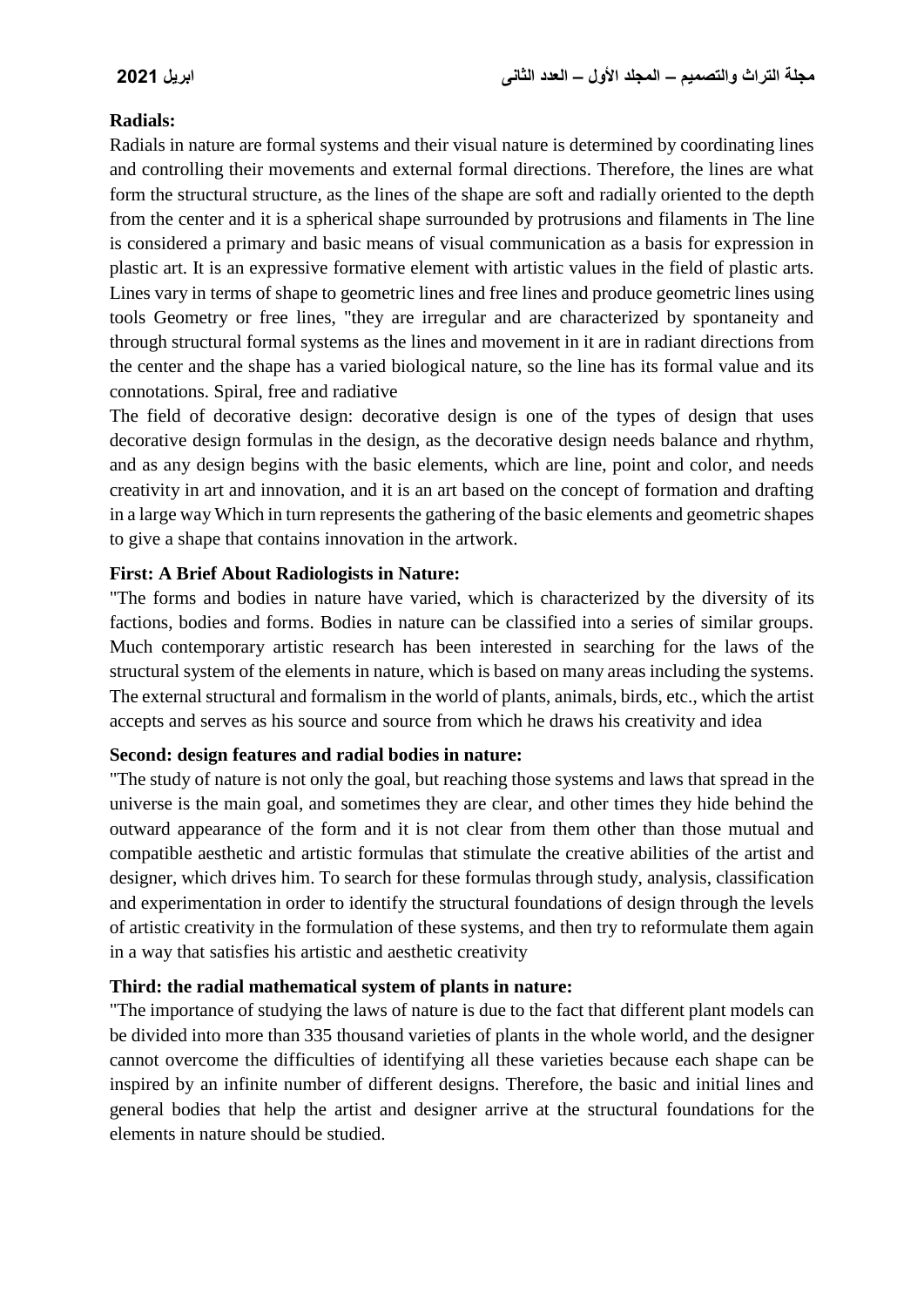#### **Fourth: the radial engineering system for marine in nature:**

"The radial system is also evident in the marine rays, which are a group of ray-legged Rhizopoda of proto-lakes, most of which are spherical in shape, with false legs of the radial type, and are distinguished by their varied chitinous or siliceous geometry, and they live a free, free, nonparasitic life in fresh water, or in the seas, And it forms an important part of plankton, and it is divided into three different groups with each other of different characteristics, and is the most widespread radial in the seas.

#### **Fifthly: the linear-formal system of radials in nature:**

Radials in nature are the formal and kinetic systems of the elements in nature and their visual nature is determined by the coordination of lines and shapes and the control of their radial movements and their external formal directions. Therefore, the radial lines are the ones that form the structural structure, as the lines of the shape are soft and radially oriented to the depth from the center, which implies It is a spherical shape surrounded by radial protrusions and filaments on all sides, resulting in various designs of radial lines

**Sixth: The formal design formulation of the radials and their use in the decorative design:**

Recent studies have contributed to tracing the geometric radial system and studying the laws of natural elements that came to change the ancient concepts of perception through an analysis of the elements through the invention of optical means and devices such as lenses and electron microscopy and photographic imaging of the most accurate external components of nature in order to facilitate its study and recognition of its construction With more natural elements richer **Pilot study (practical) by graphic software:**

- A practical experiment related to the structural system of the radial body in nature is prepared to extract the vocabulary and the structural system and benefit from it in the decorative design according **to the following:**

 Extracting design formulas by analyzing the structural systems of designs based on the structural system of the Radial Authority in Nature to extract the vocabulary and the structural system and benefit from it in the decorative design by extracting new formulas and designs by computer to create solutions for new designs in accordance with the laws of the structural system of the Radiators in Nature.

Extracting design formulas by analyzing the structural system of the radial body in nature

### **- Results:**

The study of the radial structural systems of the elements in nature as an integrated holistic system that opens a new field in the field of decorative design.

- Contemporary scientific studies offer new solutions to the design structure of the natural elements (radial systems), which led to an important development in the fields of decorative design.

- There are alternatives to the infinite design solutions through the structural formulas of the radials in nature in which the functional and aesthetic values are achieved in the design.

-Recommendations:

Attention to the structural formal structure of the radials in nature as an integrated holistic system based on design formulas that enrich the two fields of design.